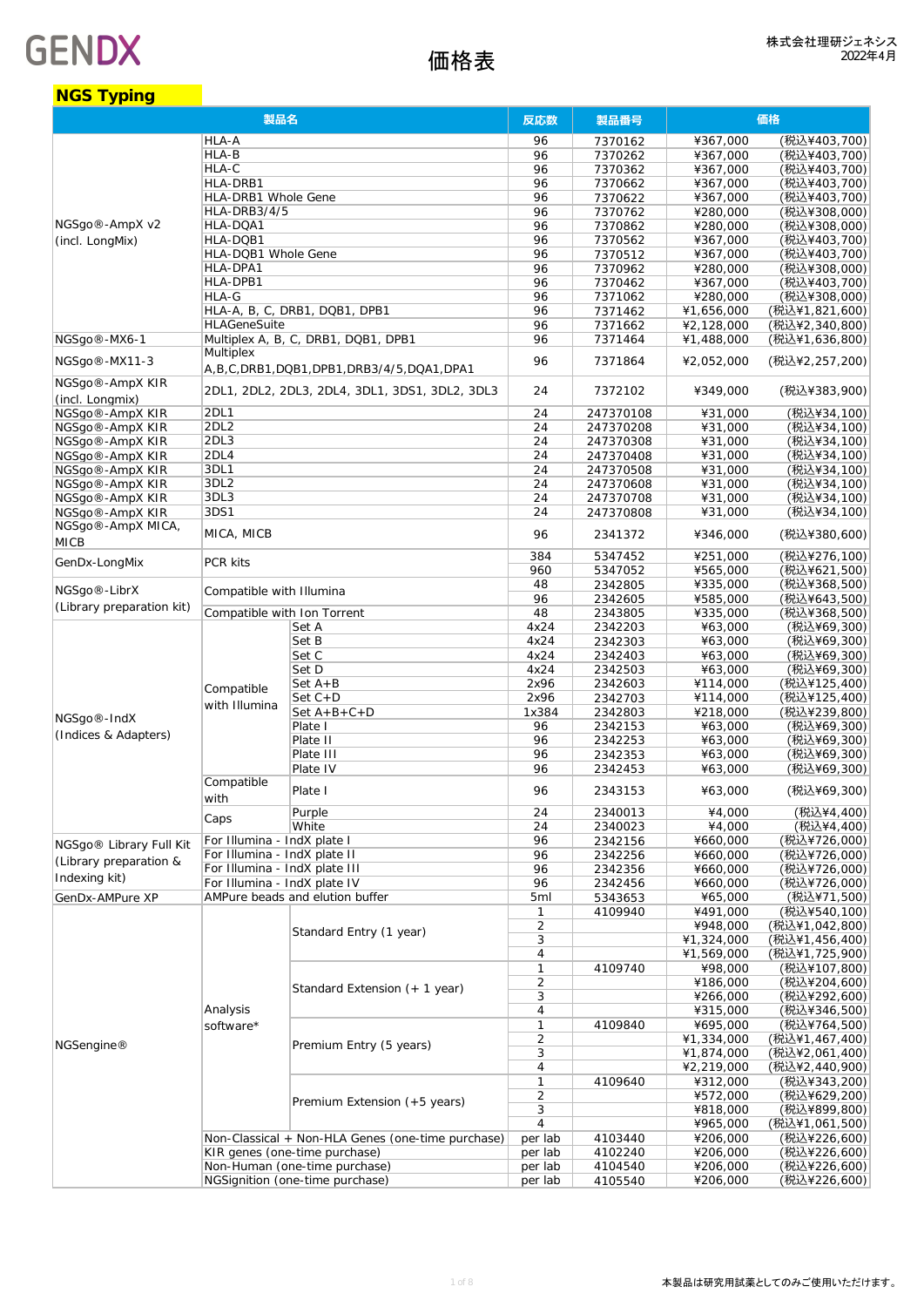### **Chimerism & HLA Loss**

| 製品名                       |                         |                                    | 反応数 | 製品番号        | 価格       |                |
|---------------------------|-------------------------|------------------------------------|-----|-------------|----------|----------------|
| NGStrack <sup>®</sup>     | NGStrack® Core kit      |                                    | 48  | 8355510     | ¥748,000 | (税込¥822,800)   |
|                           |                         | Core kit, all 10 mixes, 30 markers |     | 8341181     | ¥255,000 | (税込¥280,500)   |
| KMRtype (Genotyping kits) |                         | Extended kit, 3 mixes, 9 markers   | 24  | 8341581     | ¥77,000  | (税込¥84,700)    |
|                           | Core kit, 30 markers    |                                    |     | 8342182     | ¥930,000 | (税込¥1,023,000) |
|                           | Extended kit, 9 markers |                                    | 48  | 8342582     | ¥283,000 | (税込¥311,300)   |
|                           | KMR004                  |                                    |     | 8344342-04  | ¥38,000  | (税込¥41,800)    |
|                           | <b>KMR009</b>           |                                    |     | 8344342-09  | ¥38,000  | (税込¥41,800)    |
|                           | KMR010                  |                                    |     | 8344342-10  | ¥38,000  | (税込¥41,800)    |
|                           | KMR011                  |                                    |     | 8344342-11  | ¥38,000  | (税込¥41,800)    |
|                           | KMR013                  |                                    |     | 8344342-13  | ¥38,000  | (税込¥41,800)    |
|                           | KMR014                  |                                    |     | 8344342-14  | ¥38,000  | (税込¥41,800)    |
|                           | KMR016                  |                                    |     | 8344342-16  | ¥38,000  | (税込¥41,800)    |
|                           |                         |                                    |     | 8344342-17  | ¥38,000  | (税込¥41,800)    |
|                           | KMR017<br>KMR019        |                                    |     | 8344342-19  | ¥38,000  | (税込¥41,800)    |
|                           | KMR020                  |                                    |     |             |          | (税込¥41,800)    |
|                           |                         |                                    |     | 8344342-20  | ¥38,000  |                |
|                           | KMR028                  |                                    |     | 8344342-28  | ¥38,000  | (税込¥41,800)    |
|                           | <b>KMR029</b>           |                                    |     | 8344342-29  | ¥38,000  | (税込¥41,800)    |
|                           | KMR030                  |                                    |     | 8344342-30  | ¥38,000  | (税込¥41,800)    |
|                           | KMR031                  |                                    |     | 8344342-31  | ¥38,000  | (税込¥41,800)    |
|                           | KMR033                  |                                    |     | 8344342-33  | ¥38,000  | (税込¥41,800)    |
|                           | KMR034                  |                                    |     | 8344342-34  | ¥38,000  | (税込¥41,800)    |
| <b>KMRtrack</b>           | KMR035                  |                                    |     | 8344342-35  | ¥38,000  | (税込¥41,800)    |
|                           | KMR036                  |                                    |     | 8344342-36  | ¥38,000  | (税込¥41,800)    |
| (Monitoring kits &        | KMR037                  |                                    |     | 8344342-37  | ¥38,000  | (税込¥41,800)    |
| markers)                  | KMR038                  |                                    | 48  | 8344342-38  | ¥38,000  | (税込¥41,800)    |
|                           | KMR039                  |                                    |     | 8344342-39  | ¥38,000  | (税込¥41,800)    |
|                           | KMR040                  |                                    |     | 8344342-40  | ¥38,000  | (税込¥41,800)    |
|                           | KMR041                  |                                    |     | 8344342-41  | ¥38,000  | (税込¥41,800)    |
|                           | KMR042                  |                                    |     | 8344342-42  | ¥38,000  | (税込¥41,800)    |
|                           | KMR043                  |                                    |     | 8344342-43  | ¥38,000  | (税込¥41,800)    |
|                           | KMR044                  |                                    |     | 8344342-44  | ¥38,000  | (税込¥41,800)    |
|                           | KMR045                  |                                    |     | 8344342-45  | ¥38,000  | (税込¥41,800)    |
|                           | KMR046                  |                                    |     | 8344342-46  | ¥38,000  | (税込¥41,800)    |
|                           | KMR047                  |                                    |     | 8344342-47  | ¥38,000  | (税込¥41,800)    |
|                           | KMR048                  |                                    |     | 8344342-48  | ¥38,000  | (税込¥41,800)    |
|                           | KMR049                  |                                    |     | 8344342-49  | ¥38,000  | (税込¥41,800)    |
|                           | KMR050                  |                                    |     | 8344342-50  | ¥38,000  | (税込¥41,800)    |
|                           | KMR051                  |                                    |     | 8344342-51  | ¥38,000  | (税込¥41,800)    |
|                           | KMR052                  |                                    |     | 8344342-52  | ¥38,000  | (税込¥41,800)    |
|                           | KMR053                  |                                    |     | 8344342-53  | ¥38,000  | (税込¥41,800)    |
|                           | KMR054                  |                                    |     | 8344342-54  | ¥38,000  | (税込¥41,800)    |
|                           | KMR055                  |                                    |     | 8344342-55  | ¥38,000  | (税込¥41,800)    |
|                           | KMR056                  |                                    |     | 8344342-56  | ¥38,000  | (税込¥41,800)    |
|                           | KMR057                  |                                    |     | 8344342-57  | ¥38,000  | (税込¥41,800)    |
|                           | qPCR Buffer & Enzyme    |                                    | 288 | 8343283     | ¥92,000  | (税込¥101,200)   |
| KMRassay                  | Reference Assay 901     |                                    |     | 8343284     | ¥110,000 | (税込¥121,000)   |
|                           |                         | <b>KMR501-A</b>                    |     | 8344342-501 | ¥21,000  | (税込¥23,100)    |
|                           |                         | KMR502-A                           |     | 8344342-502 | ¥21,000  | (税込¥23,100)    |
|                           | HLA-A                   | <b>KMR504-A</b>                    |     | 8344342-504 | ¥21,000  | (税込¥23,100)    |
|                           |                         | KMR505-A                           |     | 8344342-505 | ¥21,000  | (税込¥23,100)    |
| HLA-KMR                   |                         | <b>KMR506-A</b>                    |     | 8344342-506 | ¥21,000  | (税込¥23,100)    |
| (HLA monitoring           |                         | KMR511-C                           | 12  | 8344342-511 | ¥21,000  | (税込¥23,100)    |
| markers)                  | HLA-C                   | KMR512-C                           |     | 8344342-512 | ¥21,000  | (税込¥23,100)    |
|                           |                         | KMR520-DPB1                        |     | 8344342-520 | ¥21,000  | (税込¥23,100)    |
|                           | HLA-DPB1                | KMR521-DPB1                        |     | 8344342-521 | ¥21,000  | (税込¥23,100)    |
|                           |                         | KMR522-DPB1                        |     | 8344342-522 | ¥21,000  | (税込¥23,100)    |
|                           | Core                    | 10x HLA-KMR marker                 | 12  | 8344152     | ¥186,000 | (税込¥204,600)   |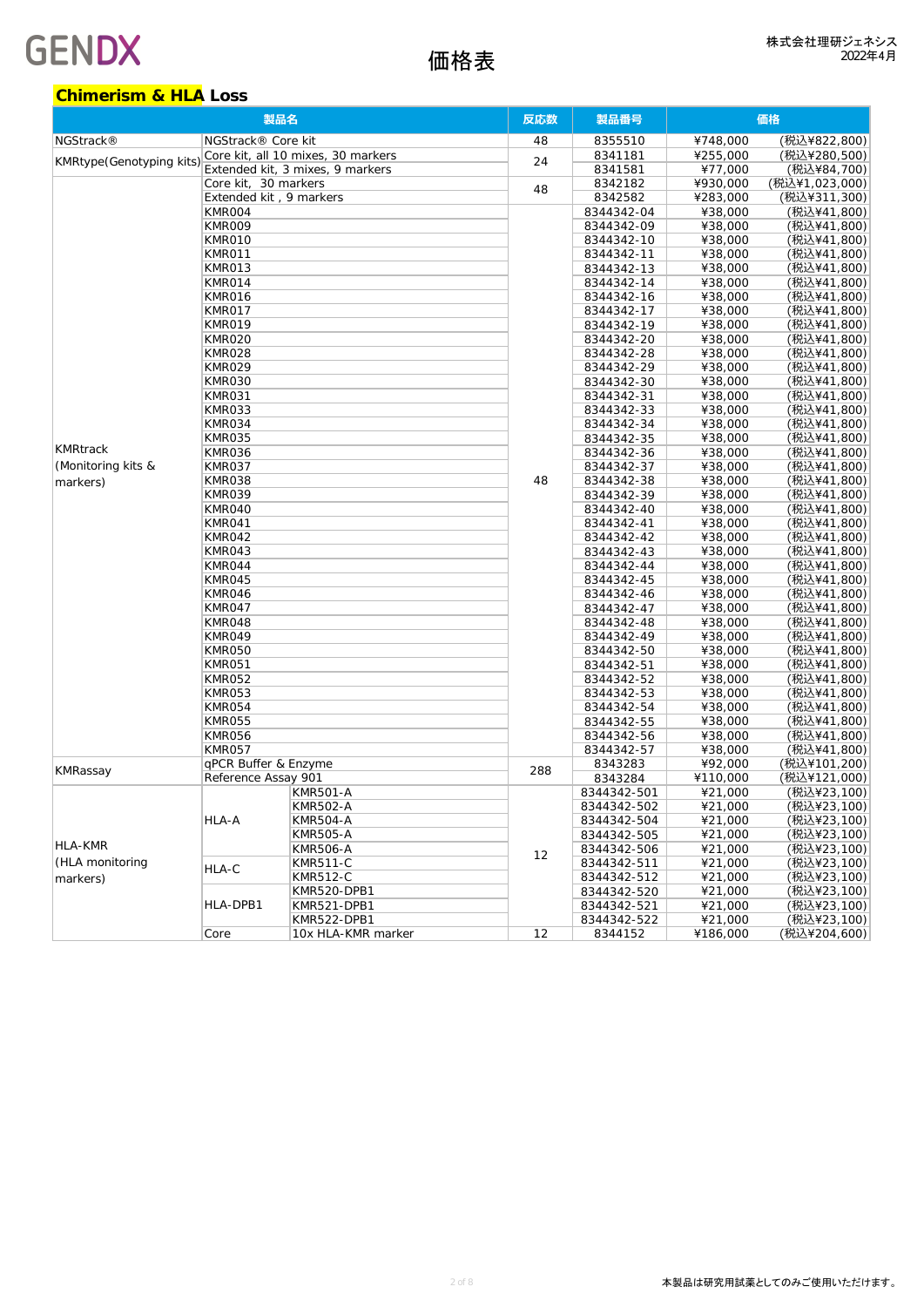| 製品名        |                     |                               | 反応数            | 製品番号    |            | 価格             |
|------------|---------------------|-------------------------------|----------------|---------|------------|----------------|
|            |                     |                               | $\mathbf 1$    | 4107972 | ¥410,000   | (税込¥451,000)   |
|            |                     |                               | $\overline{2}$ |         | ¥785,000   | (税込¥863,500)   |
|            |                     | Standard Entry (1 year)       | 3              |         | ¥1,128,000 | (税込¥1,240,800) |
|            |                     |                               | $\overline{4}$ |         | ¥1,307,000 | (税込¥1,437,700) |
|            |                     |                               |                | 4107772 | ¥83,000    | (税込¥91,300)    |
|            |                     |                               | 2              |         | ¥158,000   | (税込¥173,800)   |
|            | Chimerism           | Standard Extension (+ 1 year) | 3              |         | ¥222,000   | (税込¥244,200)   |
|            | monitoring by       |                               | $\overline{4}$ |         | ¥262,000   | (税込¥288,200)   |
| TRKengine® | <b>NGS Analysis</b> |                               |                | 4107872 | ¥579,000   | (税込¥636,900)   |
|            | software*           |                               | $\overline{2}$ |         | ¥1,110,000 | (税込¥1,221,000) |
|            |                     | Premium Entry (5 years)       | 3              |         | ¥1,586,000 | (税込¥1,744,600) |
|            |                     |                               | $\overline{4}$ |         | ¥1,851,000 | (税込¥2,036,100) |
|            |                     | Premium Extension (+5 years)  | 1              | 4107672 | ¥259,000   | (税込¥284,900)   |
|            |                     |                               | $\overline{2}$ |         | ¥484,000   | (税込¥532,400)   |
|            |                     |                               | 3              |         | ¥589,000   | (税込¥647,900)   |
|            |                     |                               | $\overline{4}$ |         | ¥825,000   | (税込¥907,500)   |
|            |                     | Standard Entry (1 year)       | 1              | 4109951 | ¥410,000   | (税込¥451,000)   |
|            |                     |                               | 2              |         | ¥785,000   | (税込¥863,500)   |
|            |                     |                               | 3              |         | ¥1,128,000 | (税込¥1,240,800) |
|            |                     |                               | $\overline{4}$ |         | ¥1,307,000 | (税込¥1,437,700) |
|            |                     |                               | 1              | 4109751 | ¥83,000    | (税込¥91,300)    |
|            |                     | Standard Extension (+ 1 year) | $\overline{2}$ |         | ¥158,000   | (税込¥173,800)   |
|            | Chimerism           |                               | 3              |         | ¥222,000   | (税込¥244,200)   |
| KMRengine® | monitoring by       |                               | $\overline{4}$ |         | ¥262,000   | (税込¥288,200)   |
|            | qPCR Analysis       |                               |                | 4109851 | ¥579,000   | (税込¥636,900)   |
|            | software*           | Premium Entry (5 years)       | $\overline{2}$ |         | ¥1,110,000 | (税込¥1,221,000) |
|            |                     |                               | 3              |         | ¥1,586,000 | (税込¥1,744,600) |
|            |                     |                               | $\overline{4}$ |         | ¥1,851,000 | (税込¥2,036,100) |
|            |                     |                               |                | 4109651 | ¥259,000   | (税込¥284,900)   |
|            |                     | Premium Extension (+5 years)  | 2              |         | ¥484,000   | (税込¥532,400)   |
|            |                     |                               | 3              |         | ¥589,000   | (税込¥647,900)   |
|            |                     |                               | $\overline{4}$ |         | ¥825,000   | (税込¥907,500)   |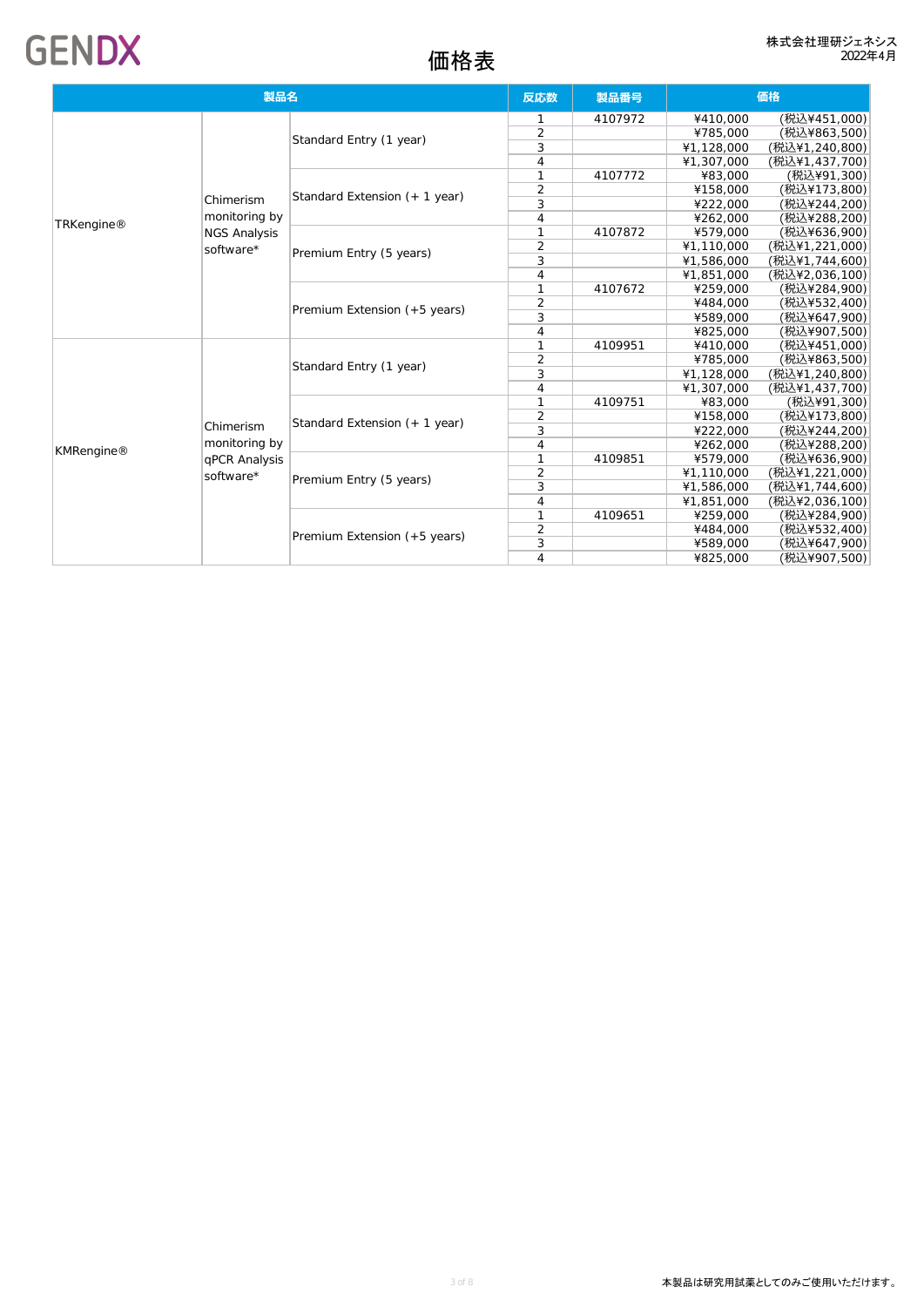| Sanger                                                            |                   |                                 |       |             |          |              |
|-------------------------------------------------------------------|-------------------|---------------------------------|-------|-------------|----------|--------------|
| 製品名                                                               |                   |                                 | 反応数   | 製品番号        |          | 価格           |
|                                                                   |                   | Core                            |       | 4100034     | ¥336,000 | (税込¥369,600) |
|                                                                   | HLA-A             | Extended                        | 50    | 4100134     | ¥183,000 | (税込¥201,300) |
|                                                                   |                   | Full kit                        |       | 4100234     | ¥457,000 | (税込¥502,700) |
|                                                                   |                   | Core                            |       | 4101034     | ¥336,000 | (税込¥369,600) |
|                                                                   | HLA-B             | Extended                        | 50    | 4101134     | ¥183,000 | (税込¥201,300) |
|                                                                   |                   | Full kit                        |       | 4101234     | ¥457,000 | (税込¥502,700) |
|                                                                   |                   | Core                            |       | 4102034     | ¥336,000 | (税込¥369,600) |
|                                                                   | HLA-C             | Extended                        | 50    | 4102134     | ¥183,000 | (税込¥201,300) |
| SBTexcellerator®                                                  |                   | Full kit                        |       | 4102234     | ¥457,000 | (税込¥502,700) |
| Core kit: amplification primers<br>and sequencing primers for the |                   | Core                            |       | 4105034     | ¥336,000 | (税込¥369,600) |
| essential exons 2,3 & 4                                           | HLA-DRB1          | Extended                        | 50    | 4105134     | ¥183,000 | (税込¥201,300) |
| Extended kit: sequencing                                          |                   | Full kit                        |       | 4105234     | ¥457,000 | (税込¥502,700) |
| primers for additional exon                                       | HLA-DRB3/4/5 Core |                                 | 50    | 4105334     | ¥336,000 | (税込¥369,600) |
| regions and multiple GSSPs                                        | HLA-DQA1          | Full kit                        | 50    | 4106334     | ¥336,000 | (税込¥369,600) |
| Full kit: core & extended kit                                     |                   | Core                            |       | 4104034     | ¥336,000 | (税込¥369,600) |
|                                                                   | HLA-DQB1          | Extended                        | 50    | 4104134     | ¥183,000 | (税込¥201,300) |
|                                                                   |                   | Full kit                        |       | 4104234     | ¥457,000 | (税込¥502,700) |
|                                                                   | HLA-DPA1          | Full kit                        | 50    | 4107334     | ¥336,000 | (税込¥369,600) |
|                                                                   |                   | Core                            |       | 4103034     | ¥336,000 | (税込¥369,600) |
|                                                                   | HLA-DPB1          | Extended                        | 50    | 4103134     | ¥183,000 | (税込¥201,300) |
|                                                                   |                   | Full kit                        |       | 4103234     | ¥457,000 | (税込¥502,700) |
|                                                                   | HLA-G             | Core                            | 50    | 4108034     | ¥336,000 | (税込¥369,600) |
|                                                                   |                   | Exonuclease I & Shrimp Alkaline | 100   |             | ¥14,000  | (税込¥15,400)  |
| GenDx-ExoSAP                                                      | Exol & SAP        | Phosphatase                     | 500   | 5341151     | ¥52,000  | (税込¥57,200)  |
|                                                                   |                   |                                 |       | 5341551     |          |              |
| GenDx-LongMix SBTX                                                | PCR kits          |                                 | 250   | 5347252     | ¥152,000 | (税込¥167,200) |
|                                                                   |                   |                                 | 1,000 | 5347352     | ¥544,000 | (税込¥598,400) |
| GenDx-BigDye                                                      |                   | Compatible with SBTexcellerator | 500   | 5345555     | ¥154,000 | (税込¥169,400) |
|                                                                   |                   | A13                             |       | 3000199-A13 | ¥33,000  | (税込¥36,300)  |
|                                                                   |                   | A14                             |       | 3000199-A14 | ¥33,000  | (税込¥36,300)  |
|                                                                   |                   | A15                             |       | 3000199-A15 | ¥33,000  | (税込¥36,300)  |
|                                                                   |                   | A16                             |       | 3000199-A16 | ¥33,000  | (税込¥36,300)  |
|                                                                   |                   | A17                             |       | 3000199-A17 | ¥33,000  | (税込¥36,300)  |
|                                                                   |                   | A18                             |       | 3000199-A18 | ¥33,000  | (税込¥36,300)  |
|                                                                   |                   | A19                             |       | 3000199-A19 | ¥33,000  | (税込¥36,300)  |
|                                                                   |                   | A20                             |       | 3000199-A20 | ¥33,000  | (税込¥36,300)  |
|                                                                   |                   | A21                             |       | 3000199-A21 | ¥33,000  | (税込¥36,300)  |
|                                                                   |                   | A22                             |       | 3000199-A22 | ¥33,000  | (税込¥36,300)  |
|                                                                   |                   | A23                             |       | 3000199-A23 | ¥33,000  | (税込¥36,300)  |
|                                                                   |                   | A24                             |       | 3000199-A24 | ¥33,000  | (税込¥36,300)  |
|                                                                   |                   | A25                             |       | 3000199-A25 | ¥33,000  | (税込¥36,300)  |
|                                                                   |                   | A26                             |       | 3000199-A26 | ¥33,000  | (税込¥36,300)  |
| SBTexcellerator® GSSP                                             | HLA-A             | A27                             | 50    | 3000199-A27 | ¥33,000  | (税込¥36,300)  |
|                                                                   |                   | A28                             |       | 3000199-A28 | ¥33,000  | (税込¥36,300)  |
|                                                                   |                   | A29                             |       | 3000199-A29 | ¥33,000  | (税込¥36,300)  |
|                                                                   |                   | A30                             |       | 3000199-A30 | ¥33,000  | (税込¥36,300)  |
|                                                                   |                   | A31                             |       | 3000199-A31 | ¥33,000  | (税込¥36,300)  |
|                                                                   |                   | A32                             |       | 3000199-A32 | ¥33,000  | (税込¥36,300)  |
|                                                                   |                   | A33                             |       | 3000199-A33 | ¥33,000  | (税込¥36,300)  |
|                                                                   |                   | A34                             |       | 3000199-A34 | ¥33,000  | (税込¥36,300)  |
|                                                                   |                   | A35                             |       | 3000199-A35 | ¥33,000  | (税込¥36,300)  |
|                                                                   |                   | A36                             |       | 3000199-A36 | ¥33,000  | (税込¥36,300)  |
|                                                                   |                   | A37                             |       | 3000199-A37 | ¥33,000  | (税込¥36,300)  |
|                                                                   |                   | A38                             |       | 3000199-A38 | ¥33,000  | (税込¥36,300)  |
|                                                                   |                   | A39                             |       | 3000199-A39 | ¥33,000  | (税込¥36,300)  |
|                                                                   |                   | A40                             |       | 3000199-A40 | ¥33,000  | (税込¥36,300)  |
|                                                                   |                   | A41 (SEQ 1F)                    |       | 3000199-A41 | ¥33,000  | (税込¥36,300)  |
|                                                                   |                   | A42 (SEQ5F)                     |       | 3000199-A42 | ¥33,000  | (税込¥36,300)  |
|                                                                   |                   |                                 |       |             |          |              |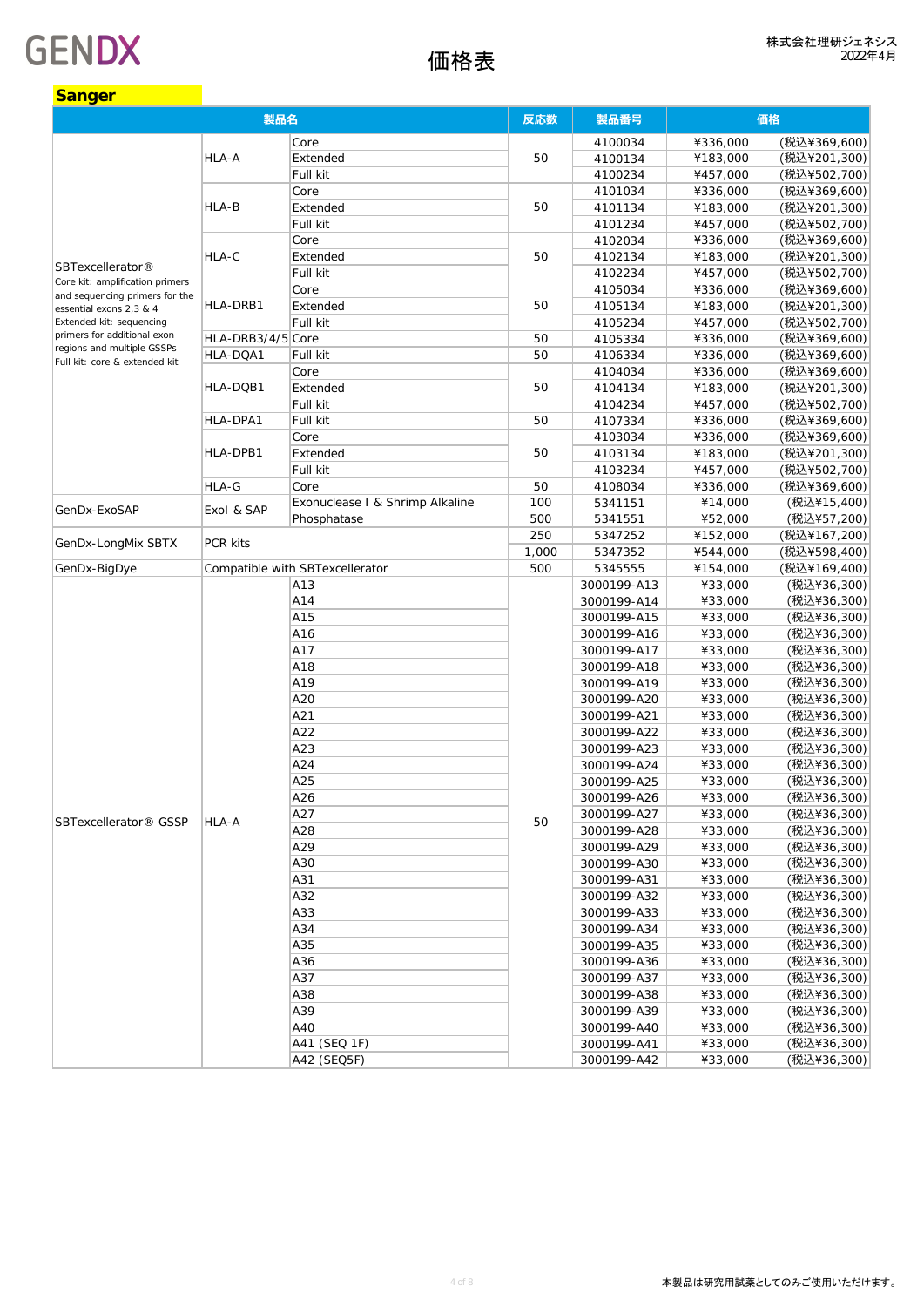## 価格表

| <b>GENDX</b> |  |
|--------------|--|
|--------------|--|

| 製品名                               |       | 反応数                         | 製品番号 | 価格                         |                    |                            |
|-----------------------------------|-------|-----------------------------|------|----------------------------|--------------------|----------------------------|
|                                   |       | B9                          |      | 3000299-B9                 | ¥33,000            | (税込¥36,300)                |
|                                   |       | <b>B10</b>                  |      | 3000299-B10                | ¥33,000            | (税込¥36,300)                |
|                                   |       | <b>B11</b>                  |      | 3000299-B11                | ¥33,000            | (税込¥36,300)                |
|                                   |       | <b>B12</b>                  |      | 3000299-B12                | ¥33,000            | (税込¥36,300)                |
|                                   |       | <b>B13</b>                  |      | 3000299-B13                | ¥33,000            | (税込¥36,300)                |
|                                   |       | <b>B14</b>                  |      | 3000299-B14                | ¥33,000            | (税込¥36,300)                |
|                                   |       | <b>B16</b>                  |      | 3000299-B16                | ¥33,000            | (税込¥36,300)                |
|                                   |       | <b>B18</b>                  |      | 3000299-B18                | ¥33,000            | (税込¥36,300)                |
|                                   |       | <b>B19</b>                  |      | 3000299-B19                | ¥33,000            | (税込¥36,300)                |
|                                   |       | <b>B22</b>                  |      | 3000299-B22                | ¥33,000            | (税込¥36,300)                |
|                                   |       | <b>B23</b>                  |      | 3000299-B23                | ¥33,000            | (税込¥36,300)                |
|                                   |       | <b>B26</b>                  |      | 3000299-B26                | ¥33,000            | (税込¥36,300)                |
|                                   | HLA-B | <b>B27</b>                  | 50   | 3000299-B27                | ¥33,000            | (税込¥36,300)                |
|                                   |       | <b>B28</b><br><b>B29</b>    |      | 3000299-B28                | ¥33,000            | (税込¥36,300)                |
|                                   |       | <b>B30</b>                  |      | 3000299-B29<br>3000299-B30 | ¥33,000<br>¥33,000 | (税込¥36,300)<br>(税込¥36,300) |
|                                   |       | <b>B31</b>                  |      | 3000299-B31                | ¥33,000            | (税込¥36,300)                |
|                                   |       | <b>B32</b>                  |      | 3000299-B32                | ¥33,000            | (税込¥36,300)                |
|                                   |       | <b>B33</b>                  |      | 3000299-B33                | ¥33,000            | (税込¥36,300)                |
|                                   |       | <b>B34</b>                  |      | 3000299-B34                | ¥33,000            | (税込¥36,300)                |
|                                   |       | <b>B35</b>                  |      | 3000299-B35                | ¥33,000            | (税込¥36,300)                |
|                                   |       | <b>B36</b>                  |      | 3000299-B36                | ¥33,000            | (税込¥36,300)                |
|                                   |       | <b>B37</b>                  |      | 3000299-B37                | ¥33,000            | (税込¥36,300)                |
|                                   |       | <b>B38</b>                  |      | 3000299-B38                | ¥33,000            | (税込¥36,300)                |
|                                   |       | <b>B39</b>                  |      | 3000299-B39                | ¥33,000            | (税込¥36,300)                |
|                                   |       | <b>B40</b>                  |      | 3000299-B40                | ¥33,000            | (税込¥36,300)                |
|                                   |       | <b>B41</b>                  | 50   | 3000299-B41                | ¥33,000            | (税込¥36,300)                |
|                                   |       | <b>B42</b>                  |      | 3000299-B42                | ¥33,000            | (税込¥36,300)                |
|                                   |       | <b>B43</b>                  |      | 3000299-B43                | ¥33,000            | (税込¥36,300)                |
|                                   |       | <b>B44</b>                  |      | 3000299-B44                | ¥33,000            | (税込¥36,300)                |
|                                   | HLA-B | <b>B45</b>                  |      | 3000299-B45                | ¥33,000            | (税込¥36,300)                |
|                                   |       | <b>B46</b>                  |      | 3000299-B46                | ¥33,000            | (税込¥36,300)                |
|                                   |       | <b>B47</b>                  |      | 3000299-B47                | ¥33,000            | (税込¥36,300)                |
| SBTexcellerator <sup>®</sup> GSSP |       | <b>B48</b>                  |      | 3000299-B48                | ¥33,000            | (税込¥36,300)                |
|                                   |       | <b>B49</b>                  |      | 3000299-B49                | ¥33,000            | (税込¥36,300)                |
|                                   |       | <b>B50</b>                  |      | 3000299-B50                | ¥33,000            | (税込¥36,300)                |
|                                   |       | <b>B51</b>                  |      | 3000299-B51                | ¥33,000            | (税込¥36,300)                |
|                                   |       | <b>B52</b>                  |      | 3000299-B52                | ¥33,000            | (税込¥36,300)                |
|                                   |       | C3 (SEQ 1F)                 |      | 3000399-C3                 | ¥33,000            | (税込¥36,300)<br>(税込¥36,300) |
|                                   |       | C4 (SEQ 1R)<br>C12 (SEQ 5F) |      | 3000399-C4<br>3000399-C12  | ¥33,000<br>¥33,000 | (税込¥36,300)                |
|                                   |       | C13 (SEQ 5R)                |      | 3000399-C13                | ¥33,000            | (税込¥36,300)                |
|                                   |       | C14 (SEQ 6/7F)              |      | 3000399-C14                | ¥33,000            | (税込¥36,300)                |
|                                   |       | C15 (SEQ 6/7R)              |      | 3000399-C15                | ¥33,000            | (税込¥36,300)                |
|                                   |       | C <sub>16</sub>             |      | 3000399-C16                | ¥33,000            | (税込¥36,300)                |
|                                   |       | C17                         |      | 3000399-C17                | ¥33,000            | (税込¥36,300)                |
|                                   |       | C18                         |      | 3000399-C18                | ¥33,000            | (税込¥36,300)                |
|                                   |       | C <sub>19</sub>             |      | 3000399-C19                | ¥33,000            | (税込¥36,300)                |
|                                   |       | C20                         |      | 3000399-C20                | ¥33,000            | (税込¥36,300)                |
|                                   |       | C <sub>21</sub>             |      | 3000399-C21                | ¥33,000            | (税込¥36,300)                |
|                                   |       | C22                         |      | 3000399-C22                | ¥33,000            | (税込¥36,300)                |
|                                   |       | C23                         |      | 3000399-C23                | ¥33,000            | (税込¥36,300)                |
|                                   | HLA-C | C <sub>24</sub>             | 50   | 3000399-C24                | ¥33,000            | (税込¥36,300)                |
|                                   |       | C <sub>25</sub>             |      | 3000399-C25                | ¥33,000            | (税込¥36,300)                |
|                                   |       | C <sub>26</sub>             |      | 3000399-C26                | ¥33,000            | (税込¥36,300)                |
|                                   |       | C27                         |      | 3000399-C27                | ¥33,000            | (税込¥36,300)                |
|                                   |       | C28                         |      | 3000399-C28                | ¥33,000            | (税込¥36,300)                |
|                                   |       | C29                         |      | 3000399-C29                | ¥33,000            | (税込¥36,300)                |
|                                   |       | C30                         |      | 3000399-C30                | ¥33,000            | (税込¥36,300)                |
|                                   |       | C31                         |      | 3000399-C31                | ¥33,000            | (税込¥36,300)                |
|                                   |       | C32                         |      | 3000399-C32                | ¥33,000            | (税込¥36,300)                |
|                                   |       | C33                         |      | 3000399-C33                | ¥33,000            | (税込¥36,300)                |
|                                   |       | C34                         |      | 3000399-C34                | ¥33,000            | (税込¥36,300)                |
|                                   |       | C35                         |      | 3000399-C35                | ¥33,000            | (税込¥36,300)                |
|                                   |       | C36<br>C37                  |      | 3000399-C36                | ¥33,000            | (税込¥36,300)<br>(税込¥36,300) |
|                                   |       | C38                         |      | 3000399-C37<br>3000399-C38 | ¥33,000<br>¥33,000 | (税込¥36,300)                |
|                                   |       | C39                         |      | 3000399-C39                | ¥33,000            | (税込¥36,300)                |
|                                   |       |                             |      |                            |                    |                            |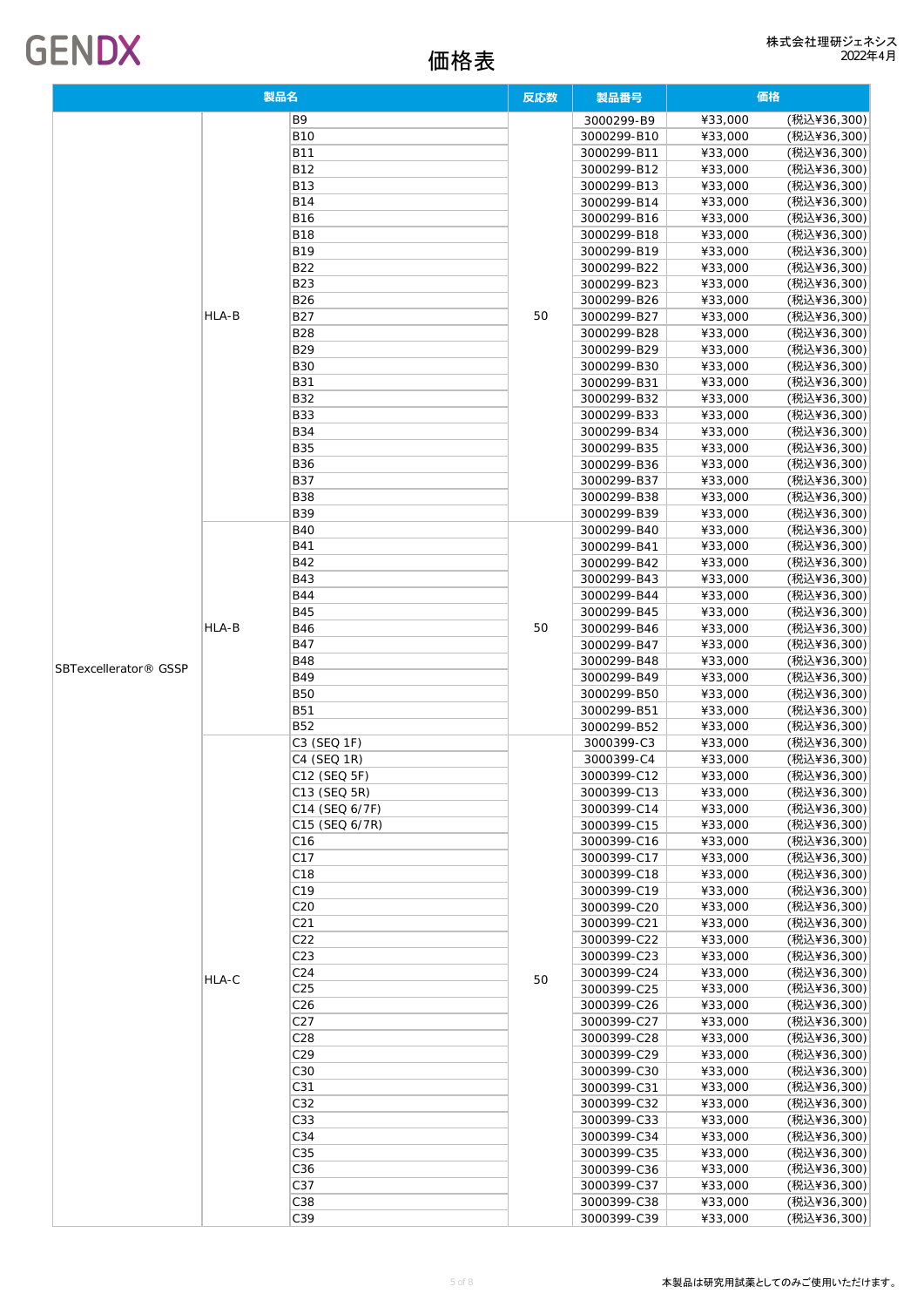

| 製品名                               |           | 反応数                           | 製品番号           | 価格           |            |                |
|-----------------------------------|-----------|-------------------------------|----------------|--------------|------------|----------------|
|                                   |           | R9 (SEQ 2Rb)                  |                | 3000699-R9   | ¥33,000    | (税込¥36,300)    |
|                                   |           | R <sub>11</sub>               |                | 3000699-R11  | ¥33,000    | (税込¥36,300)    |
|                                   |           | R <sub>12</sub>               |                | 3000699-R12  | ¥33,000    | (税込¥36,300)    |
|                                   |           | R <sub>13</sub>               |                | 3000699-R13  | ¥33,000    | (税込¥36,300)    |
|                                   | HLA-DRB1  | R <sub>14</sub>               | 50             | 3000699-R14  | ¥33,000    | (税込¥36,300)    |
|                                   |           | R <sub>16</sub>               |                | 3000699-R16  | ¥33,000    | (税込¥36,300)    |
|                                   |           | R17                           |                | 3000699-R17  | ¥33,000    | (税込¥36,300)    |
|                                   |           | <b>R18</b>                    |                | 3000699-R18  | ¥33,000    | (税込¥36,300)    |
|                                   |           | R <sub>19</sub>               |                | 3000699-R19  | ¥33,000    | (税込¥36,300)    |
|                                   |           | R20                           |                | 3000699-R20  | ¥33,000    | (税込¥36,300)    |
|                                   |           | R <sub>21</sub>               |                | 3000699-R21  | ¥33,000    | (税込¥36,300)    |
|                                   |           | R22                           |                | 3000699-R22  | ¥33,000    | (税込¥36,300)    |
|                                   |           | R <sub>23</sub>               |                | 3000699-R23  | ¥33,000    | (税込¥36,300)    |
|                                   |           | R <sub>24</sub>               |                | 3000699-R24  | ¥33,000    | (税込¥36,300)    |
|                                   | HLA-DRB1  | R25                           | 50             | 3000699-R25  | ¥33,000    | (税込¥36,300)    |
|                                   |           | R <sub>26</sub>               |                | 3000699-R26  | ¥33,000    | (税込¥36,300)    |
|                                   |           | R <sub>27</sub>               |                | 3000699-R27  | ¥33,000    | (税込¥36,300)    |
|                                   |           | <b>R28</b>                    |                | 3000699-R28  | ¥33,000    | (税込¥36,300)    |
|                                   |           | R <sub>29</sub>               |                | 3000699-R29  | ¥33,000    | (税込¥36,300)    |
|                                   |           | <b>R30</b>                    |                | 3000699-R30  | ¥33,000    | (税込¥36,300)    |
|                                   |           | R31                           |                | 3000699-R31  | ¥33,000    | (税込¥36,300)    |
|                                   |           | QB7                           |                | 3000599-QB7  | ¥33,000    | (税込¥36,300)    |
|                                   |           | QB8                           |                | 3000599-QB8  | ¥33,000    | (税込¥36,300)    |
| SBTexcellerator <sup>®</sup> GSSP | HLA-DQB1  | QB9                           |                | 3000599-QB9  | ¥33,000    | (税込¥36,300)    |
|                                   |           | QB10                          |                | 3000599-QB10 | ¥33,000    | (税込¥36,300)    |
|                                   |           | QB11                          |                | 3000599-QB11 | ¥33,000    | (税込¥36,300)    |
|                                   |           | QB13                          | 50             | 3000599-QB13 | ¥33,000    | (税込¥36,300)    |
|                                   |           | QB14                          |                | 3000599-QB14 | ¥33,000    | (税込¥36,300)    |
|                                   |           | QB15                          |                | 3000599-QB15 | ¥33,000    | (税込¥36,300)    |
|                                   |           | QB16                          |                | 3000599-QB16 | ¥33,000    | (税込¥36,300)    |
|                                   |           | QB17                          |                | 3000599-QB17 | ¥33,000    | (税込¥36,300)    |
|                                   |           | QB18                          |                | 3000599-QB18 | ¥33,000    | (税込¥36,300)    |
|                                   |           | PB5                           |                | 3000499-PB5  | ¥33,000    | (税込¥36,300)    |
|                                   |           | PB7                           |                | 3000499-PB7  | ¥33,000    | (税込¥36,300)    |
|                                   |           | PB <sub>8</sub>               |                | 3000499-PB8  | ¥33,000    | (税込¥36,300)    |
|                                   |           | PB9                           |                | 3000499-PB9  | ¥33,000    | (税込¥36,300)    |
|                                   |           | <b>PB10</b>                   |                | 3000499-PB10 | ¥33,000    | (税込¥36,300)    |
|                                   |           | <b>PB11</b>                   |                | 3000499-PB11 | ¥33,000    | (税込¥36,300)    |
|                                   |           | <b>PB12</b>                   |                | 3000499-PB12 | ¥33,000    | (税込¥36,300)    |
|                                   | HLA-DPB1  | <b>PB14</b>                   | 50             | 3000499-PB14 | ¥33,000    | (税込¥36,300)    |
|                                   |           | <b>PB15</b>                   |                | 3000499-PB15 | ¥33,000    | (税込¥36,300)    |
|                                   |           | <b>PB16</b>                   |                | 3000499-PB16 | ¥33,000    | (税込¥36,300)    |
|                                   |           | PB19 (SEQ 1F)                 |                | 3000499-PB19 | ¥33,000    | (税込¥36,300)    |
|                                   |           | PB20 (SEQ 1R)                 |                | 3000499-PB20 | ¥33,000    | (税込¥36,300)    |
|                                   |           | PB21 (SEQ 4F)                 |                | 3000499-PB21 | ¥33,000    | (税込¥36,300)    |
|                                   |           | PB22 (SEQ 4R)                 |                | 3000499-PB22 | ¥33,000    | (税込¥36,300)    |
|                                   |           | <b>PB23</b>                   |                | 3000499-PB23 | ¥33,000    | (税込¥36,300)    |
|                                   |           | <b>PB24</b>                   |                | 3000499-PB24 | ¥33,000    | (税込¥36,300)    |
|                                   |           |                               | 1              | 4109930      | ¥491,000   | (税込¥540,100)   |
|                                   |           | Standard Entry (1 year)       | $\overline{2}$ |              | ¥948,000   | (税込¥1,042,800) |
|                                   |           |                               | 3              |              | ¥1,324,000 | (税込¥1,456,400) |
| SBTengine®                        | Analysis  |                               | 4              |              | ¥1,569,000 | (税込¥1,725,900) |
|                                   | software* |                               | 1              | 4109730      | ¥98,000    | (税込¥107,800)   |
|                                   |           | Standard Extension (+ 1 year) | $\overline{2}$ |              | ¥186,000   | (税込¥204,600)   |
|                                   |           |                               | 3              |              | ¥266,000   | (税込¥292,600)   |
|                                   |           |                               | 4              |              | ¥315,000   | (税込¥346,500)   |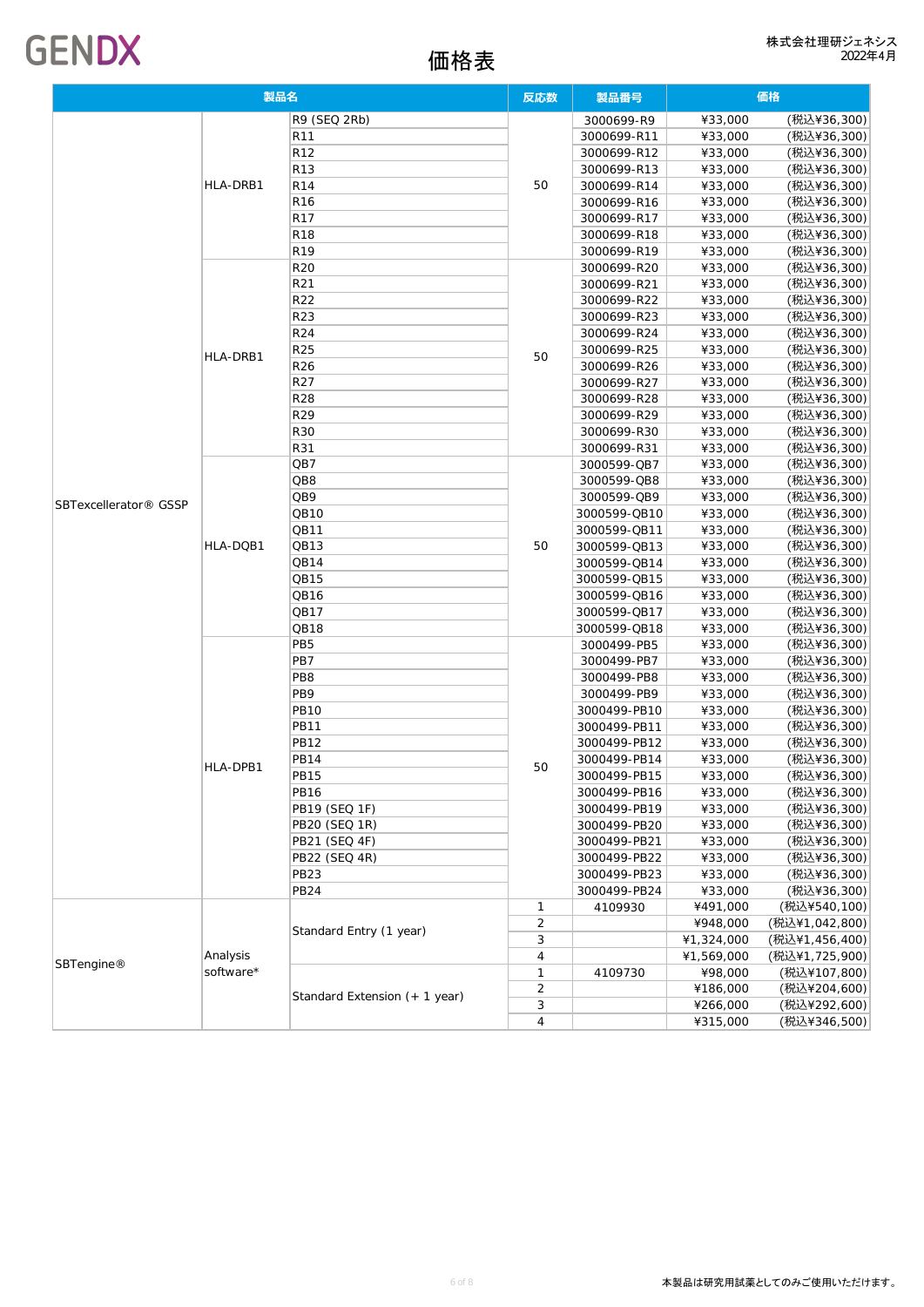| <b>AlleleSEQR HLA</b> |           |                                  |                |                      |                      |                              |
|-----------------------|-----------|----------------------------------|----------------|----------------------|----------------------|------------------------------|
|                       |           | 製品名                              | 反応数            | 製品番号                 | 価格                   |                              |
|                       | HLA-A     |                                  | 25             | 07K38-01             | ¥311,000             | (税込¥342,100)                 |
|                       |           |                                  | 100            | 07K38-02             | ¥765,000             | (税込¥841,500)                 |
|                       | HLA-B     |                                  | 25             | 07K39-01             | ¥311,000             | (税込¥342,100)                 |
|                       |           |                                  | 100            | 07K39-02             | ¥765,000             | (税込¥841,500)                 |
|                       | HLA-C     |                                  | 25             | 07K40-03             | ¥311,000             | (税込¥342,100)                 |
| PCR/Sequencing kit    |           |                                  | 100            | 07K40-04             | ¥765,000             | (税込¥841,500)                 |
|                       | HLA-DRB1  |                                  | 25<br>100      | 07K41-01<br>07K41-02 | ¥311,000<br>¥765,000 | (税込¥342,100)<br>(税込¥841,500) |
|                       |           |                                  | 25             | 07K42-01             | ¥311,000             | (税込¥342,100)                 |
|                       | HLA-DQB1  |                                  | 100            | 07K42-02             | ¥765,000             | (税込¥841,500)                 |
|                       |           |                                  | 25             | 07K43-01             | ¥311,000             | (税込¥342,100)                 |
|                       | HLA-DPB1  |                                  | 100            | 07K43-02             | ¥765,000             | (税込¥841,500)                 |
|                       |           | C <sub>1</sub> R                 |                | 07K40-61             | ¥107,000             | (税込¥117,700)                 |
| <b>HLA-C Plus</b>     |           | C <sub>5F</sub>                  |                | 07K40-63             | ¥107,000             | (税込¥117,700)                 |
| sequencing mixes for  | HLA-C     | C6F                              | 25             | 07K40-65             | ¥107,000             | (税込¥117,700)                 |
| additional exons      |           | C7F                              |                | 07K40-67             | ¥107,000             | (税込¥117,700)                 |
|                       |           | C7R                              |                | 07K40-69             | ¥107,000             | (税込¥117,700)                 |
|                       |           | A2F98A                           |                | 07K38-10             | ¥107,000             | (税込¥117,700)                 |
|                       |           | A2F98T                           |                | 07K38-13             | ¥107,000             | (税込¥117,700)                 |
|                       |           | A2F144A                          |                | 07K38-16             | ¥107,000             | (税込¥117,700)                 |
|                       |           | A2F261C                          |                | 07K38-19             | ¥107,000             | (税込¥117,700)                 |
|                       | HLA-A     | A2R311T                          | 25             | 07K38-22             | ¥107,000             | (税込¥117,700)                 |
|                       |           | A3F363A                          |                | 07K38-25             | ¥107,000             | (税込¥117,700)                 |
|                       |           | A3F363G                          |                | 07K38-28             | ¥107,000             | (税込¥117,700)                 |
|                       |           | A3F414C                          |                | 07K38-31             | ¥107,000             | (税込¥117,700)                 |
|                       | HLA-B     | A2F203G                          |                | 07K38-34             | ¥107,000             | (税込¥117,700)<br>(税込¥117,700) |
|                       |           | <b>B2F106A</b><br><b>B2F144C</b> | 25             | 07K39-10<br>07K39-13 | ¥107,000<br>¥107,000 | (税込¥117,700)                 |
|                       |           | B2F206C                          |                | 07K39-16             | ¥107,000             | (税込¥117,700)                 |
| <b>MSP</b>            |           | B2R311T                          |                | 07K39-19             | ¥107,000             | (税込¥117,700)                 |
|                       |           | B3F357C                          |                | 07K39-22             | ¥107,000             | (税込¥117,700)                 |
|                       |           | B3F357G                          |                | 07K39-25             | ¥107,000             | (税込¥117,700)                 |
|                       |           | <b>B3R559A</b>                   |                | 07K39-28             | ¥107,000             | (税込¥117,700)                 |
|                       |           | B3R603G                          |                | 07K39-31             | ¥107,000             | (税込¥117,700)                 |
|                       |           | C2F105T                          |                | 07K40-10             | ¥107,000             | (税込¥117,700)                 |
|                       | HLA-C     | C2F142G                          |                | 07K40-13             | ¥107,000             | (税込¥117,700)                 |
|                       |           | C2F176G                          |                | 07K40-16             | ¥107,000             | (税込¥117,700)                 |
|                       |           | C3F361T                          | 25             | 07K40-19             | ¥107,000             | (税込¥117,700)                 |
|                       |           | C3R368C                          |                | 07K40-22             | ¥107,000             | (税込¥117,700)                 |
|                       |           | C3R486G                          |                | 07K40-25             | ¥107,000             | (税込¥117,700)                 |
|                       |           | C3R539T                          |                | 07K40-28             | ¥107,000             | (税込¥117,700)                 |
|                       |           | C3R559A                          |                | 07K40-31             | ¥107,000             | (税込¥117,700)                 |
|                       |           | R2F124C                          |                | 07K41-10             | ¥107,000             | (税込¥117,700)                 |
|                       | HLA-DRB1  | R2F124T<br>R2F197A               | 25             | 07K41-13             | ¥107,000             | (税込¥117,700)<br>(税込¥117,700) |
|                       |           | R2R256A                          |                | 07K41-16<br>07K41-19 | ¥107,000<br>¥107,000 | (税込¥117,700)                 |
|                       |           | R2R286A                          |                | 07K41-22             | ¥107,000             | (税込¥117,700)                 |
| <b>MSP</b>            | HLA-DQB1  | Q2F134C                          | 25             | 07K42-10             | ¥107,000             | (税込¥117,700)                 |
|                       |           | P2F194C                          |                | 07K43-10             | ¥107,000             | (税込¥117,700)                 |
|                       |           | P2R251A                          |                | 07K43-13             | ¥107,000             | (税込¥117,700)                 |
|                       | HLA-DPB1  | P2R292A                          | 25             | 07K43-16             | ¥107,000             | (税込¥117,700)                 |
|                       |           | P2R313G                          |                | 07K43-19             | ¥107,000             | (税込¥117,700)                 |
|                       |           |                                  | $\mathbf{1}$   | 4109930              | ¥491,000             | (税込¥540,100)                 |
|                       |           |                                  | $\overline{2}$ |                      | ¥948,000             | (税込¥1,042,800)               |
|                       |           | Standard Entry (1 year)          | 3              |                      | ¥1,324,000           | (税込¥1,456,400)               |
| SBTengine®            | Analysis  |                                  | 4              |                      | ¥1,569,000           | (税込¥1,725,900)               |
|                       | software* |                                  | 1              | 4109730              | ¥98,000              | (税込¥107,800)                 |
|                       |           | Standard Extension (+ 1 year)    | $\overline{2}$ |                      | ¥186,000             | (税込¥204,600)                 |
|                       |           |                                  | 3              |                      | ¥266,000             | (税込¥292,600)                 |
|                       |           |                                  | 4              |                      | ¥315,000             | (税込¥346,500)                 |